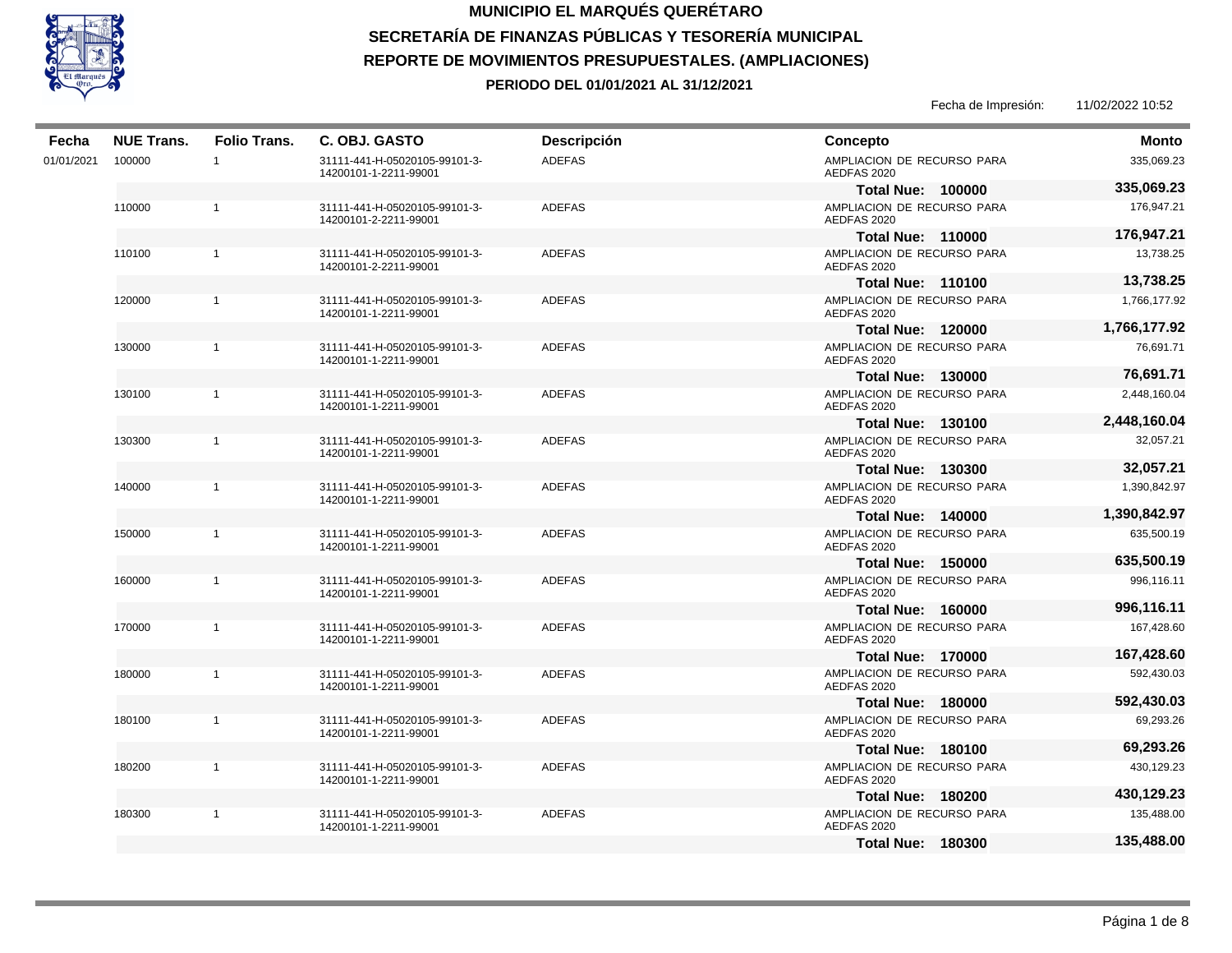

|        |                |                                                        |                                 | Fecha de Impresión:                                                                                                                            | 11/02/2022 10:52 |
|--------|----------------|--------------------------------------------------------|---------------------------------|------------------------------------------------------------------------------------------------------------------------------------------------|------------------|
| 190000 | $\overline{1}$ | 31111-441-H-05020105-99101-3-<br>14200101-1-2211-99001 | <b>ADEFAS</b>                   | AMPLIACION DE RECURSO PARA<br>AEDFAS 2020                                                                                                      | 300,412.05       |
|        |                |                                                        |                                 | <b>Total Nue: 190000</b>                                                                                                                       | 300,412.05       |
| 190100 | $\mathbf{1}$   | 31111-441-H-05020105-99101-3-<br>14200101-1-2211-99001 | <b>ADEFAS</b>                   | AMPLIACION DE RECURSO PARA<br>AEDFAS 2020                                                                                                      | 2.745.60         |
|        |                |                                                        |                                 | <b>Total Nue: 190100</b>                                                                                                                       | 2,745.60         |
| 190300 | $\mathbf{1}$   | 31111-441-H-05020105-99101-3-<br>14200101-1-2211-99001 | <b>ADEFAS</b>                   | AMPLIACION DE RECURSO PARA<br>AEDFAS 2020                                                                                                      | 1,955.84         |
|        |                |                                                        |                                 | <b>Total Nue: 190300</b>                                                                                                                       | 1,955.84         |
| 190400 | $\mathbf{1}$   | 31111-441-H-05020105-99101-3-<br>14200101-1-2211-99001 | <b>ADEFAS</b>                   | AMPLIACION DE RECURSO PARA<br>AEDFAS 2020                                                                                                      | 77,411.65        |
|        |                |                                                        |                                 | <b>Total Nue: 190400</b>                                                                                                                       | 77,411.65        |
| 190500 | $\mathbf{1}$   | 31111-441-H-05020105-99101-3-<br>14200101-1-2211-99001 | <b>ADEFAS</b>                   | AMPLIACION DE RECURSO PARA<br>AEDFAS 2020                                                                                                      | 364,719.13       |
|        |                |                                                        |                                 | <b>Total Nue: 190500</b>                                                                                                                       | 364,719.13       |
| 190600 | $\mathbf{1}$   | 31111-441-H-05020105-99101-3-<br>14190101-1-2211-99001 | <b>ADEFAS</b>                   | AMPLIACION DE RECURSO PARA<br>AEDFAS 2020                                                                                                      | 4,955,985.82     |
|        | $\overline{1}$ | 31111-441-H-05020105-99101-3-<br>14200101-1-2211-99001 | <b>ADEFAS</b>                   | AMPLIACION DE RECURSO PARA<br>AEDFAS 2020                                                                                                      | 1,187,560.50     |
|        |                |                                                        |                                 | <b>Total Nue: 190600</b>                                                                                                                       | 6,143,546.32     |
| 200100 | $\mathbf{1}$   | 31111-441-H-05020105-99101-3-<br>14200101-2-2211-99001 | <b>ADEFAS</b>                   | AMPLIACION DE RECURSO PARA<br>AEDFAS 2020                                                                                                      | 1,238,297.31     |
|        |                |                                                        |                                 | <b>Total Nue: 200100</b>                                                                                                                       | 1,238,297.31     |
| 200200 | $\mathbf{1}$   | 31111-441-H-05020105-99101-3-<br>14200101-2-2211-99001 | <b>ADEFAS</b>                   | AMPLIACION DE RECURSO PARA<br>AEDFAS 2020                                                                                                      | 214,838.95       |
|        |                |                                                        |                                 | <b>Total Nue: 200200</b>                                                                                                                       | 214,838.95       |
| 200300 | $\mathbf{1}$   | 31111-441-H-05020105-99101-3-<br>14190101-2-2211-99001 | <b>ADEFAS</b>                   | AMPLIACION DE RECURSO PARA<br>AEDFAS 2020                                                                                                      | 322,180.59       |
|        | $\overline{1}$ | 31111-441-H-05020105-99101-3-<br>14200101-2-2211-99001 | <b>ADEFAS</b>                   | AMPLIACION DE RECURSO PARA<br>AEDFAS 2020                                                                                                      | 2,931,073.58     |
|        |                |                                                        |                                 | <b>Total Nue: 200300</b>                                                                                                                       | 3,253,254.17     |
| 210000 | $\mathbf{1}$   | 31111-441-H-05020105-99101-3-<br>14200101-1-2211-99001 | <b>ADEFAS</b>                   | AMPLIACION DE RECURSO PARA<br>AEDFAS 2020                                                                                                      | 2,731.99         |
|        |                |                                                        |                                 | <b>Total Nue: 210000</b>                                                                                                                       | 2,731.99         |
| 210100 | $\mathbf{1}$   | 31111-441-H-05020105-99101-3-<br>14200101-1-2211-99001 | <b>ADEFAS</b>                   | AMPLIACION DE RECURSO PARA<br>AEDFAS 2020                                                                                                      | 9,423,057.89     |
|        | $\mathbf{1}$   | 31111-441-H-05020105-99101-3-<br>25200501-1-2211-99001 | <b>ADEFAS</b>                   | AMPLIACION DE RECURSO PARA<br>AEDFAS 2020                                                                                                      | 651,013.98       |
|        |                |                                                        |                                 | <b>Total Nue: 210100</b>                                                                                                                       | 10,074,071.87    |
| 210200 | $\mathbf{1}$   | 31111-441-H-05020105-99101-3-<br>14200101-1-2211-99001 | <b>ADEFAS</b>                   | AMPLIACION DE RECURSO PARA<br>AEDFAS 2020                                                                                                      | 1,136,863.80     |
|        |                |                                                        |                                 | <b>Total Nue: 210200</b>                                                                                                                       | 1,136,863.80     |
| 220100 | $\overline{2}$ | 31111-152-M-05020103-62101-2-<br>14190101-2-2211-22001 | EDIFICACION HABITACIONAL        | AMPLIACION DE PRESUPUESTO<br>DE LAS DIVERSAS FUENTES DE<br><b>FINANCIAMIENTO</b><br>DE<br>LOS<br>REMANENTES DE EJERCICIOS<br><b>ANTERIORES</b> | 215,617,845.87   |
|        | 2              | 31111-152-M-05020103-62101-2-<br>14200101-2-2211-22001 | <b>EDIFICACION HABITACIONAL</b> | AMPLIACION DE PRESUPUESTO<br>DE LAS DIVERSAS FUENTES DE<br><b>FINANCIAMIENTO</b><br>DE<br>LOS<br>REMANENTES DE EJERCICIOS                      | 705,049,730.77   |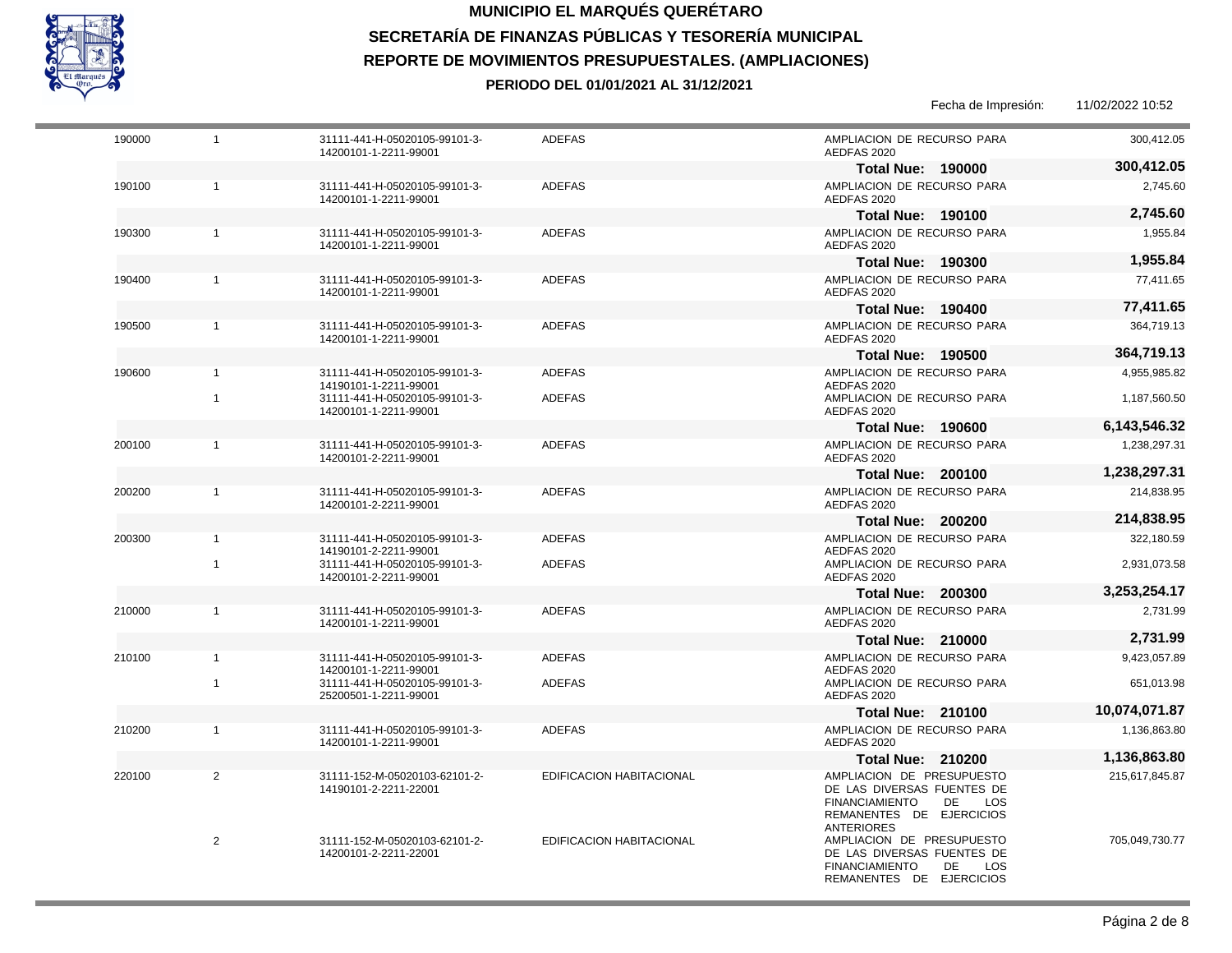

220300

220400

220500

220600

220700

230000

230100

230300

230400

# **MUNICIPIO EL MARQUÉS QUERÉTARO SECRETARÍA DE FINANZAS PÚBLICAS Y TESORERÍA MUNICIPAL REPORTE DE MOVIMIENTOS PRESUPUESTALES. (AMPLIACIONES) PERIODO DEL 01/01/2021 AL 31/12/2021**

|              |                                                        |                                 | Fecha de Impresión:                                                                                                                                                 | 11/02/2022 10:52 |
|--------------|--------------------------------------------------------|---------------------------------|---------------------------------------------------------------------------------------------------------------------------------------------------------------------|------------------|
|              |                                                        |                                 | <b>ANTERIORES</b>                                                                                                                                                   |                  |
| 2            | 31111-152-M-05020103-62101-2-<br>15180101-2-2211-22001 | <b>EDIFICACION HABITACIONAL</b> | AMPLIACION DE PRESUPUESTO<br>DE LAS DIVERSAS FUENTES DE<br><b>FINANCIAMIENTO</b><br><b>DE</b><br>LOS<br>REMANENTES DE EJERCICIOS                                    | 179.820.664.41   |
| 2            | 31111-152-M-05020103-62101-2-<br>15190101-2-2211-22001 | <b>EDIFICACION HABITACIONAL</b> | <b>ANTERIORES</b><br>AMPLIACION DE PRESUPUESTO<br>DE LAS DIVERSAS FUENTES DE<br><b>FINANCIAMIENTO</b><br><b>DE</b><br><b>LOS</b><br>REMANENTES DE EJERCICIOS        | 5,891,469.22     |
| 2            | 31111-152-M-05020103-62101-2-<br>15200101-2-2211-22001 | <b>EDIFICACION HABITACIONAL</b> | <b>ANTERIORES</b><br>AMPLIACION DE PRESUPUESTO<br>DE LAS DIVERSAS FUENTES DE<br><b>FINANCIAMIENTO</b><br>DE<br>LOS<br>REMANENTES DE EJERCICIOS<br><b>ANTERIORES</b> | 10,754,796.09    |
| 2            | 31111-152-M-05020103-62101-2-<br>15200201-2-2211-22001 | <b>EDIFICACION HABITACIONAL</b> | AMPLIACION DE PRESUPUESTO<br>DE LAS DIVERSAS FUENTES DE<br><b>FINANCIAMIENTO</b><br>DE<br><b>LOS</b><br>REMANENTES DE EJERCICIOS<br><b>ANTERIORES</b>               | 27,649,434.36    |
| $\mathbf{1}$ | 31111-441-H-05020105-99101-3-<br>14200101-2-2211-99001 | <b>ADEFAS</b>                   | AMPLIACION DE RECURSO PARA<br>AEDFAS 2020                                                                                                                           | 233.285.22       |
|              |                                                        |                                 | <b>Total Nue: 220100</b>                                                                                                                                            | 1,145,017,225.94 |
| $\mathbf{1}$ | 31111-441-H-05020105-99101-3-<br>14200101-2-2211-99001 | <b>ADEFAS</b>                   | AMPLIACION DE RECURSO PARA<br>AEDFAS 2020                                                                                                                           | 307,020.89       |
|              |                                                        |                                 | <b>Total Nue: 220300</b>                                                                                                                                            | 307,020.89       |
| $\mathbf{1}$ | 31111-441-H-05020105-99101-3-<br>14200101-2-2211-99001 | <b>ADEFAS</b>                   | AMPLIACION DE RECURSO PARA<br>AEDFAS 2020                                                                                                                           | 967,642.74       |
|              |                                                        |                                 | <b>Total Nue: 220400</b>                                                                                                                                            | 967,642.74       |
| $\mathbf{1}$ | 31111-441-H-05020105-99101-3-<br>14200101-2-2211-99001 | <b>ADEFAS</b>                   | AMPLIACION DE RECURSO PARA<br>AEDFAS 2020                                                                                                                           | 20,796,692.83    |
|              |                                                        |                                 | <b>Total Nue: 220500</b>                                                                                                                                            | 20,796,692.83    |
| $\mathbf{1}$ | 31111-441-H-05020105-99101-3-<br>14200101-2-2211-99001 | <b>ADEFAS</b>                   | AMPLIACION DE RECURSO PARA<br>AEDFAS 2020                                                                                                                           | 1,515,060.03     |
|              |                                                        |                                 | <b>Total Nue: 220600</b>                                                                                                                                            | 1,515,060.03     |
| 1            | 31111-441-H-05020105-99101-3-<br>14200101-2-2211-99001 | <b>ADEFAS</b>                   | AMPLIACION DE RECURSO PARA<br>AEDFAS 2020                                                                                                                           | 197,246.12       |
|              |                                                        |                                 | <b>Total Nue: 220700</b>                                                                                                                                            | 197,246.12       |
| $\mathbf{1}$ | 31111-441-H-05020105-99101-3-<br>14200101-1-2211-99001 | <b>ADEFAS</b>                   | AMPLIACION DE RECURSO PARA<br>AEDFAS 2020                                                                                                                           | 2,372,850.81     |
|              |                                                        |                                 | <b>Total Nue: 230000</b>                                                                                                                                            | 2,372,850.81     |
| 1            | 31111-441-H-05020105-99101-3-<br>14200101-1-2211-99001 | <b>ADEFAS</b>                   | AMPLIACION DE RECURSO PARA<br>AEDFAS 2020                                                                                                                           | 637,339.12       |
|              |                                                        |                                 | <b>Total Nue: 230100</b>                                                                                                                                            | 637,339.12       |
| $\mathbf{1}$ | 31111-441-H-05020105-99101-3-<br>14200101-1-2211-99001 | <b>ADEFAS</b>                   | AMPLIACION DE RECURSO PARA<br>AEDFAS 2020                                                                                                                           | 197,013.88       |
|              |                                                        |                                 | <b>Total Nue: 230300</b>                                                                                                                                            | 197,013.88       |
| $\mathbf{1}$ | 31111-441-H-05020105-99101-3-<br>14190101-1-2211-99001 | <b>ADEFAS</b>                   | AMPLIACION DE RECURSO PARA<br>AEDFAS 2020                                                                                                                           | 11,245,999.44    |
| $\mathbf{1}$ | 31111-441-H-05020105-99101-3-<br>14200101-1-2211-99001 | <b>ADEFAS</b>                   | AMPLIACION DE RECURSO PARA<br>AEDFAS 2020                                                                                                                           | 6,821,936.19     |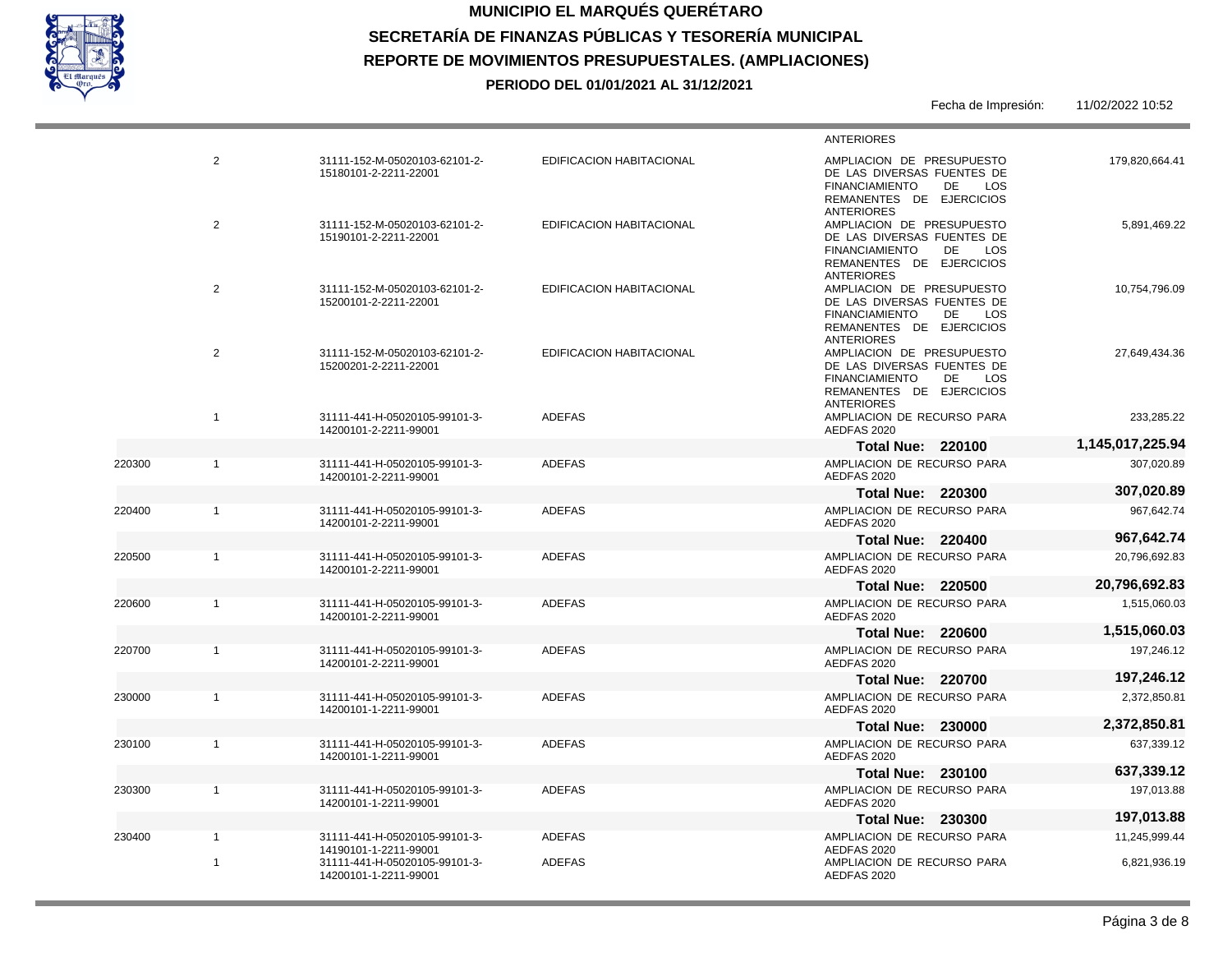

|        |                                                                          |                                                        |                                                                        | <b>Total Nue: 230400</b>                                                                                                                                            | 18,067,935.63 |
|--------|--------------------------------------------------------------------------|--------------------------------------------------------|------------------------------------------------------------------------|---------------------------------------------------------------------------------------------------------------------------------------------------------------------|---------------|
| 240000 | $\overline{2}$                                                           | 31111-221-K-01021101-61401-2-<br>25200401-1-2211-24001 | DIVISION DE TERRENOS Y CONSTRUCCION DE<br>OBRAS DE URBANIZACION        | AMPLIACION DE PRESUPUESTO<br>DE LAS DIVERSAS FUENTES DE<br><b>FINANCIAMIENTO</b><br>DE.<br>LOS<br>REMANENTES DE EJERCICIOS                                          | 1,429,360.01  |
|        | $\overline{2}$                                                           | 31111-221-K-01021101-61401-2-<br>25200501-1-2211-24001 | DIVISION DE TERRENOS Y CONSTRUCCION DE<br>OBRAS DE URBANIZACION        | <b>ANTERIORES</b><br>AMPLIACION DE PRESUPUESTO<br>DE LAS DIVERSAS FUENTES DE<br><b>FINANCIAMIENTO</b><br>DE<br>LOS<br>REMANENTES DE EJERCICIOS<br><b>ANTERIORES</b> | 34,237.84     |
|        | $\overline{2}$                                                           | 31111-221-K-01021101-61401-2-<br>25201401-1-2211-24001 | DIVISION DE TERRENOS Y CONSTRUCCION DE<br>OBRAS DE URBANIZACION        | AMPLIACION DE PRESUPUESTO<br>DE LAS DIVERSAS FUENTES DE<br><b>FINANCIAMIENTO</b><br>DE<br>LOS<br>REMANENTES DE EJERCICIOS                                           | 64,320.87     |
|        | $\overline{2}$                                                           | 31111-221-K-01021101-61401-2-<br>26190201-1-2211-24001 | DIVISION DE TERRENOS Y CONSTRUCCION DE<br>OBRAS DE URBANIZACION        | <b>ANTERIORES</b><br>AMPLIACION DE PRESUPUESTO<br>DE LAS DIVERSAS FUENTES DE<br><b>FINANCIAMIENTO</b><br>DE<br>LOS<br>REMANENTES DE EJERCICIOS<br><b>ANTERIORES</b> | 25,784.86     |
|        | 2                                                                        | 31111-221-K-01021101-61401-2-<br>26200101-1-2211-24001 | DIVISION DE TERRENOS Y CONSTRUCCION DE<br>OBRAS DE URBANIZACION        | AMPLIACION DE PRESUPUESTO<br>DE LAS DIVERSAS FUENTES DE<br><b>FINANCIAMIENTO</b><br>DE.<br>LOS<br>REMANENTES DE EJERCICIOS<br><b>ANTERIORES</b>                     | 16,533,665.55 |
|        | 2                                                                        | 31111-221-K-01021101-61401-2-<br>26200201-1-2211-24001 | DIVISION DE TERRENOS Y CONSTRUCCION DE<br>OBRAS DE URBANIZACION        | AMPLIACION DE PRESUPUESTO<br>DE LAS DIVERSAS FUENTES DE<br><b>FINANCIAMIENTO</b><br>DE.<br>LOS<br>REMANENTES DE EJERCICIOS<br><b>ANTERIORES</b>                     | 8,000,000.00  |
|        | $\overline{1}$                                                           | 31111-441-H-05020105-99101-3-<br>14190401-1-2211-99001 | <b>ADEFAS</b>                                                          | AMPLIACION DE RECURSO PARA<br>AEDFAS 2020                                                                                                                           | 28,106,881.78 |
|        | $\overline{1}$                                                           | 31111-441-H-05020105-99101-3-<br>14200101-1-2211-99001 | <b>ADEFAS</b>                                                          | AMPLIACION DE RECURSO PARA<br>AEDFAS 2020                                                                                                                           | 1,716,746.52  |
|        | $\overline{1}$<br>31111-441-H-05020105-99101-3-<br>14200401-1-2211-99001 | <b>ADEFAS</b>                                          | AMPLIACION DE RECURSO PARA<br>AEDFAS 2020                              | 7,547,366.68                                                                                                                                                        |               |
|        | $\overline{1}$                                                           | 31111-441-H-05020105-99101-3-<br>25200501-1-2211-99001 | <b>ADEFAS</b>                                                          | AMPLIACION DE RECURSO PARA<br>AEDFAS 2020                                                                                                                           | 7,377,322.14  |
|        |                                                                          |                                                        |                                                                        | <b>Total Nue: 240000</b>                                                                                                                                            | 70,835,686.25 |
| 250000 | $\overline{2}$                                                           | 31111-171-E-02010401-11301-1-<br>25200501-1-2211-25003 | SUELDOS BASE AL PERSONAL PERMANENTE                                    | AMPLIACION DE PRESUPUESTO<br>DE LAS DIVERSAS FUENTES DE<br><b>FINANCIAMIENTO</b><br>DE<br>LOS<br>REMANENTES DE EJERCICIOS<br><b>ANTERIORES</b>                      | 77,311.20     |
|        | $\overline{2}$                                                           | 31111-171-E-02010401-33901-1-<br>25200201-1-2211-25003 | SERVICIOS PROFESIONALES<br>CIENTIFICOS Y<br><b>TECNICOS INTEGRALES</b> | AMPLIACION DE PRESUPUESTO<br>DE LAS DIVERSAS FUENTES DE<br><b>FINANCIAMIENTO</b><br>DE<br>LOS<br>REMANENTES DE EJERCICIOS<br><b>ANTERIORES</b>                      | 16,072.43     |
|        | $\overline{2}$                                                           | 31111-171-E-02010401-33901-1-<br>25200202-1-2211-25003 | SERVICIOS PROFESIONALES<br>CIENTIFICOS Y<br><b>TECNICOS INTEGRALES</b> | AMPLIACION DE PRESUPUESTO<br>DE LAS DIVERSAS FUENTES DE<br><b>FINANCIAMIENTO</b><br>DE<br>LOS<br>REMANENTES DE EJERCICIOS<br><b>ANTERIORES</b>                      | 339.98        |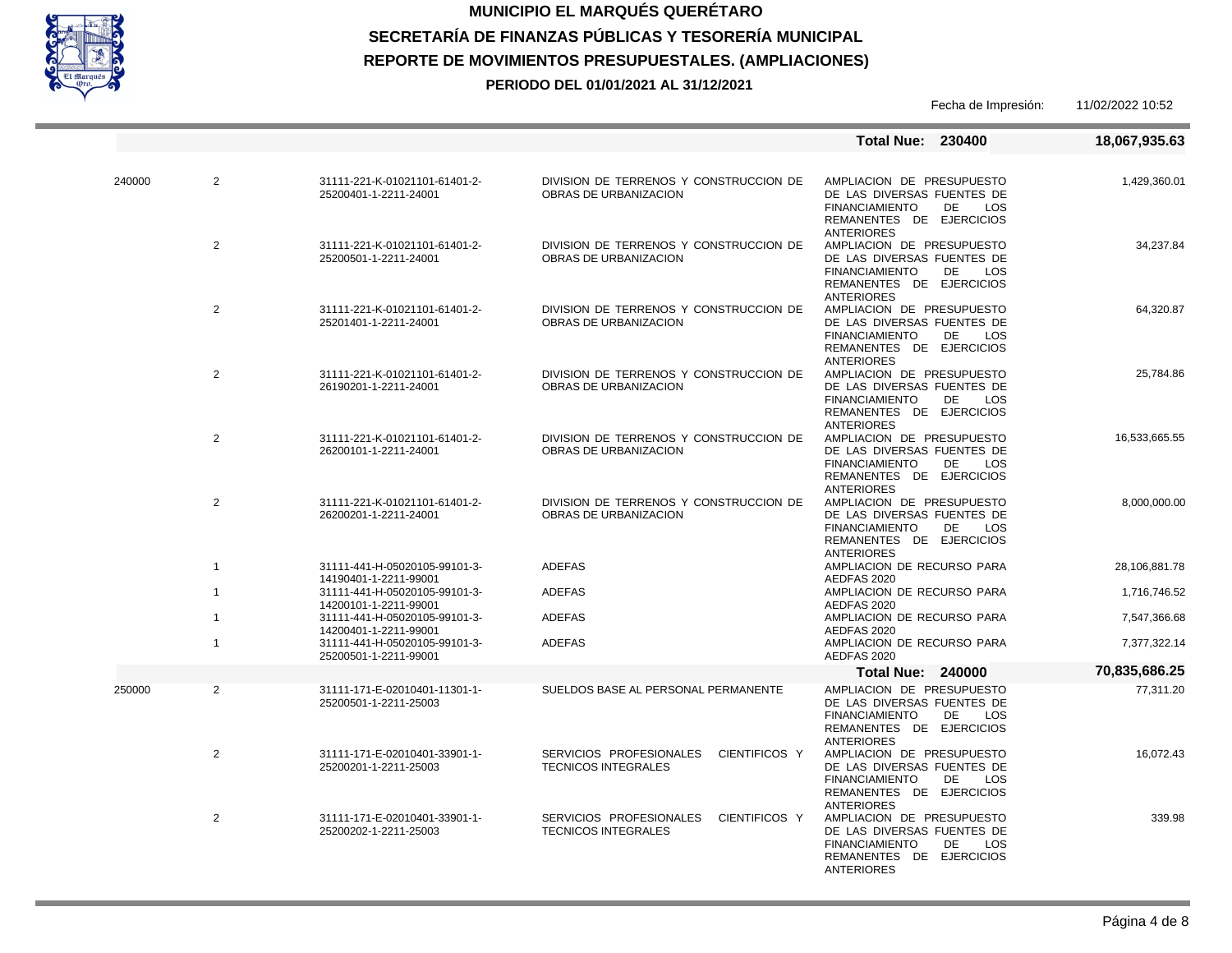

250100

1

1 1

1

1

1

1

 $\mathfrak{p}$ 

1

1

1

1

1

1

1

31111-441-H-05020105-99101-3- 14200101-1-2211-99001

ADEFAS

ADEFAS

31111-441-H-05020105-99101-3- 14200101-1-2211-99001

1

250200

250400

250500

260000

260300

270000

270100

270300

270400

280100

280200

280300

#### **MUNICIPIO EL MARQUÉS QUERÉTARO SECRETARÍA DE FINANZAS PÚBLICAS Y TESORERÍA MUNICIPAL REPORTE DE MOVIMIENTOS PRESUPUESTALES. (AMPLIACIONES) PERIODO DEL 01/01/2021 AL 31/12/2021**

Fecha de Impresión: 11/02/2022 10:52 31111-441-H-05020105-99101-3- 14200101-1-2211-99001 31111-441-H-05020105-99101-3- 14190101-1-2211-99001 31111-441-H-05020105-99101-3- 14200101-1-2211-99001 31111-441-H-05020105-99101-3- 14200101-1-2211-99001 31111-441-H-05020105-99101-3- 14200101-1-2211-99001 31111-441-H-05020105-99101-3- 14200101-1-2211-99001 31111-441-H-05020105-99101-3- 14200101-1-2211-99001 31111-321-F-03033001-43101-1- 26200301-1-2211-26003 31111-441-H-05020105-99101-3- 14200101-1-2211-99001 31111-441-H-05020105-99101-3- 14200101-1-2211-99001 31111-441-H-05020105-99101-3- 14200101-1-2211-99001 31111-441-H-05020105-99101-3- 14200101-1-2211-99001 31111-441-H-05020105-99101-3- 14200101-1-2211-99001 31111-441-H-05020105-99101-3- 14200101-1-2211-99001 ADEFAS ADEFAS ADEFAS ADEFAS ADEFAS ADEFAS ADEFAS SUBSIDIOS A LA PRODUCCION ADEFAS ADEFAS ADEFAS ADEFAS ADEFAS ADEFAS AMPLIACION DE RECURSO PARA AEDFAS 2020 AMPLIACION DE RECURSO PARA AEDFAS 2020 AMPLIACION DE RECURSO PARA AEDFAS 2020 AMPLIACION DE RECURSO PARA AEDFAS 2020 AMPLIACION DE RECURSO PARA AEDFAS 2020 AMPLIACION DE RECURSO PARA AEDFAS 2020 AMPLIACION DE RECURSO PARA AEDFAS 2020 AMPLIACION DE PRESUPUESTO DE LAS DIVERSAS FUENTES DE FINANCIAMIENTO DE LOS REMANENTES DE EJERCICIOS ANTERIORES AMPLIACION DE RECURSO PARA AEDFAS 2020 AMPLIACION DE RECURSO PARA AEDFAS 2020 AMPLIACION DE RECURSO PARA AEDFAS 2020 AMPLIACION DE RECURSO PARA AEDFAS 2020 AMPLIACION DE RECURSO PARA AEDFAS 2020 AMPLIACION DE RECURSO PARA AEDFAS 2020 25,928.58 48,134,700.40 885,425.70 6,996.72 38,317.41 74,083.78 56,405.91 1,000,015.55 258,015.57 852,423.08 555,777.06 260,858.47 193,661.91 73,414.68 **Total Nue: 250000 Total Nue: 250100 Total Nue: 250200 Total Nue: 250400 Total Nue: 250500 Total Nue: 260000 Total Nue: 260300 Total Nue: 270000 Total Nue: 270100 Total Nue: 270300 Total Nue: 270400 Total Nue: 280100 119,652.19 49,020,126.10 6,996.72 38,317.41 74,083.78 56,405.91 1,258,031.12 852,423.08 555,777.06 260,858.47 193,661.91 73,414.68**

AMPLIACION DE RECURSO PARA

AMPLIACION DE RECURSO PARA

**Total Nue: 280200**

**Total Nue: 280300**

AEDFAS 2020

AEDFAS 2020

37,730.58

**37,730.58**

4,500.42

**4,500.42**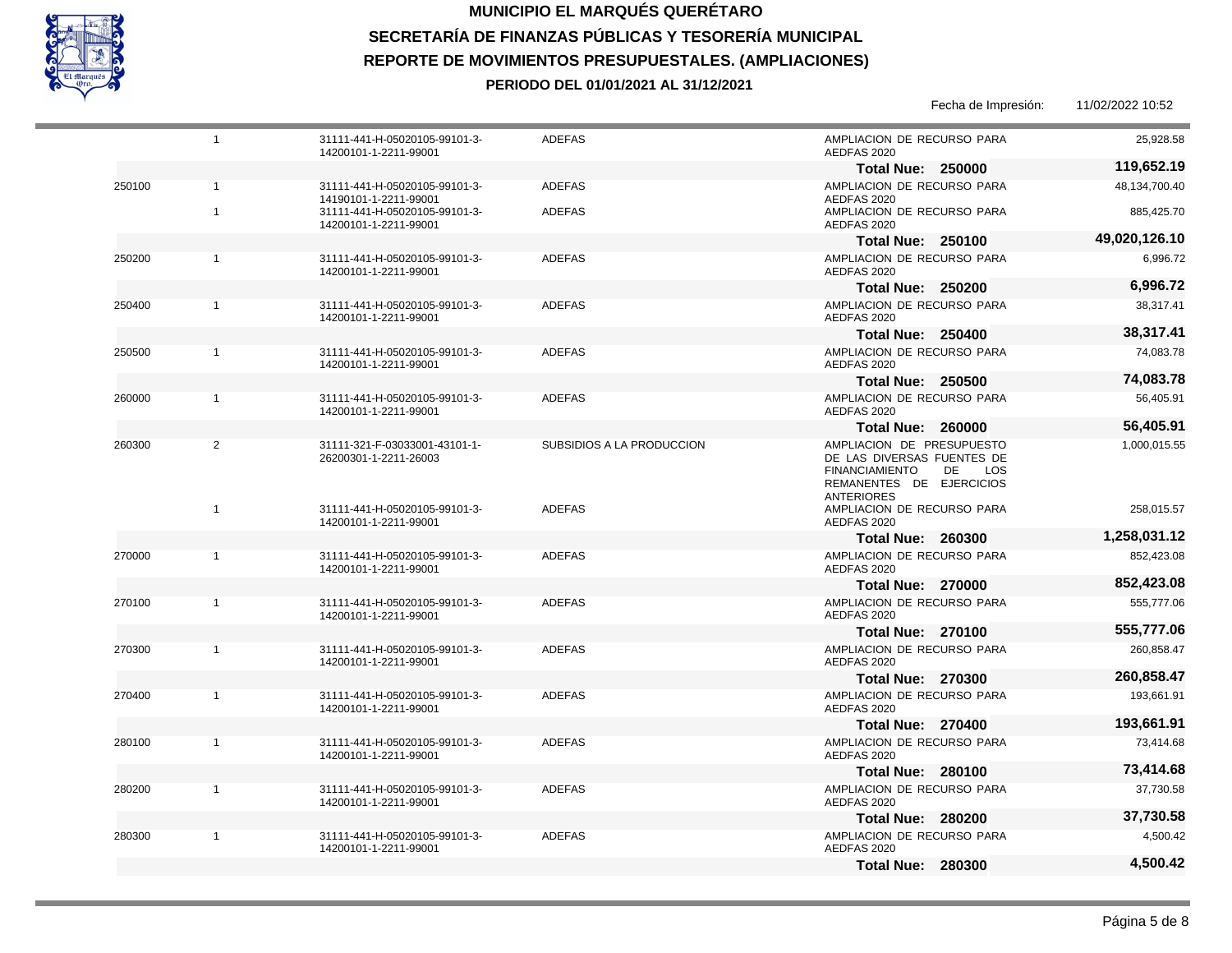

| 232,178.33       | AMPLIACION DE RECURSO PARA<br>AEDFAS 2020                                                                                                                                                         | <b>ADEFAS</b>                                                   | 31111-441-H-05020105-99101-3-<br>14200101-1-2211-99001 | $\mathbf{1}$   | 290000 |            |
|------------------|---------------------------------------------------------------------------------------------------------------------------------------------------------------------------------------------------|-----------------------------------------------------------------|--------------------------------------------------------|----------------|--------|------------|
| 232,178.33       | <b>Total Nue: 290000</b>                                                                                                                                                                          |                                                                 |                                                        |                |        |            |
| 50,532.52        | AMPLIACION DE RECURSO PARA<br>AEDFAS 2020                                                                                                                                                         | <b>ADEFAS</b>                                                   | 31111-441-H-05020105-99101-3-<br>14200101-1-2211-99001 | $\mathbf{1}$   | 300000 |            |
| 50,532.52        | <b>Total Nue: 300000</b>                                                                                                                                                                          |                                                                 |                                                        |                |        |            |
| 81,678.45        | AMPLIACION DE RECURSO PARA<br>AEDFAS 2020                                                                                                                                                         | <b>ADEFAS</b>                                                   | 31111-441-H-05020105-99101-3-<br>14200101-1-2211-99001 | $\mathbf{1}$   | 310000 |            |
| 81,678.45        | <b>Total Nue: 310000</b>                                                                                                                                                                          |                                                                 |                                                        |                |        |            |
| 1,345,905,001.61 | 01/01/2021<br><b>Total Fecha:</b>                                                                                                                                                                 |                                                                 |                                                        |                |        |            |
| 30,364,931.00    | <b>AMPLIACION</b><br><b>DE</b><br><b>RECURSO</b><br>FORTAMUN SEGUN SOMBRA DE<br>ARTEGA DEL 30 DE ENERO 2021                                                                                       | <b>TRANSFERENCIAS CONTINGENTES</b>                              | 31111-152-M-05020103-43902-1-<br>25210501-2-2211-22001 | 3              | 220100 | 30/01/2021 |
| 30,364,931.00    | <b>Total Nue: 220100</b>                                                                                                                                                                          |                                                                 |                                                        |                |        |            |
| 30,364,931.00    | <b>Total Fecha:</b><br>30/01/2021                                                                                                                                                                 |                                                                 |                                                        |                |        |            |
| 447,393.00       | AMPLIACIÓN DE RECURSO DE<br>ACUERDO A PUBLICACIÓN DE<br>PARTICIPACIONES FEDERALES<br>EN LA SOMBRA DE ARTEAGA DEL<br>08-01-2021 PARA EL<br>DÍA<br>EJERCICIO 2021 DEL MUNICIPIO<br>DE EL MARQUÉS    | GRATIFICACIONES DE FIN DE AÑO (AGUINALDO)                       | 31111-152-M-05020103-13203-1-<br>15210101-2-2211-22001 | 5              | 220000 | 01/03/2021 |
| 447,393.00       | <b>Total Nue: 220000</b>                                                                                                                                                                          |                                                                 |                                                        |                |        |            |
| 348,077.00       | AMPLIACIÓN DE RECURSO DE<br>ACUERDO A PUBLICACIÓN DE<br>PARTICIPACIONES FEDERALES<br>EN LA SOMBRA DE ARTEAGA DEL<br>DÍA 08-01-2021 PARA EL<br>EJERCICIO 2021 DEL MUNICIPIO<br>DE EL MARQUÉS       | GRATIFICACIONES DE FIN DE AÑO (AGUINALDO)                       | 31111-269-E-01030701-13203-1-<br>15210101-1-2211-23003 | 5              | 230000 |            |
| 348,077.00       | <b>Total Nue: 230000</b>                                                                                                                                                                          |                                                                 |                                                        |                |        |            |
| 193,737.00       | AMPLIACIÓN DE RECURSO DE<br>ACUERDO A PUBLICACIÓN DE<br>PARTICIPACIONES FEDERALES<br>EN LA SOMBRA DE ARTEAGA DEL<br>08-01-2021<br>PARA EL<br>DIA<br>EJERCICIO 2021 DEL MUNICIPIO<br>DE EL MARQUÉS | GRATIFICACIONES DE FIN DE AÑO (AGUINALDO)                       | 31111-221-K-04050501-13203-1-<br>15210101-1-2211-24006 | 5              | 240000 |            |
| 193,737.00       | <b>Total Nue: 240000</b>                                                                                                                                                                          |                                                                 |                                                        |                |        |            |
| 989,207.00       | 01/03/2021<br><b>Total Fecha:</b>                                                                                                                                                                 |                                                                 |                                                        |                |        |            |
| 12,000,000.00    | <b>AMPLIACIÓN</b><br>DE<br><b>RECURSO</b><br>ESTATAL<br>PARA<br>PROGRAMA<br>ANUAL DE OBRA PÚBLICA 2021.<br>ACUERDO AC/022/2020-2021                                                               | DIVISION DE TERRENOS Y CONSTRUCCION DE<br>OBRAS DE URBANIZACION | 31111-221-I-01021301-61401-2-<br>26210201-1-2211-24002 | 6              | 240000 | 03/06/2021 |
| 12,000,000.00    | <b>Total Nue: 240000</b>                                                                                                                                                                          |                                                                 |                                                        |                |        |            |
| 12,000,000.00    | <b>Total Fecha:</b><br>03/06/2021                                                                                                                                                                 |                                                                 |                                                        |                |        |            |
| 9,551,042.35     | <b>DE</b><br><b>RECURSO</b><br><b>AMPLIACION</b><br>APORTADO POR CIUDADANOS<br>EL PROGRAMA<br>PARA<br>DE<br>ADQUISICION DE MATERIAL DE                                                            | AYUDAS SOCIALES A PERSONAS                                      | 31111-269-E-01030501-44101-1-<br>17210101-1-2211-15001 | $\overline{7}$ | 230400 | 09/07/2021 |

CONSTRUCCION MEJORAMIENTO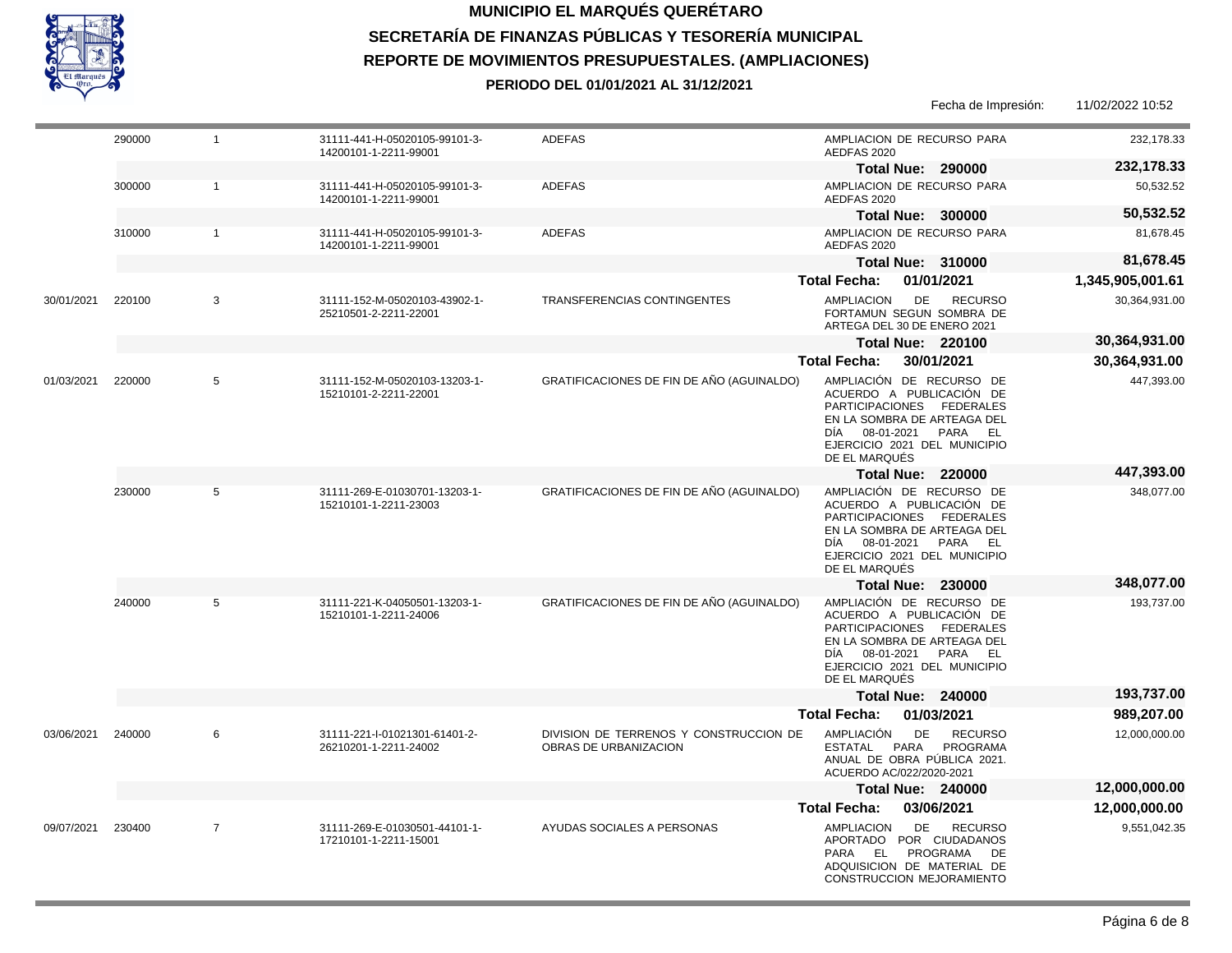

|                | DE VIVIENDA 2021, SEGUN<br>ACUERDO DE CABILDO DE<br>SESION ORDINARIA CON FECHA<br>02 DE ABRIL 2020. EN SU<br>NUMERAL SEPTIMO         |                                 |                                                        |             |            |
|----------------|--------------------------------------------------------------------------------------------------------------------------------------|---------------------------------|--------------------------------------------------------|-------------|------------|
| 9,551,042.35   | <b>Total Nue: 230400</b>                                                                                                             |                                 |                                                        |             |            |
| 9,551,042.35   | <b>Total Fecha:</b><br>09/07/2021                                                                                                    |                                 |                                                        |             |            |
| 12,185,703.04  | AMPLIACION DE RECURSOS PARA<br>CIERRE DEL EJERCICIO 2021 POR<br>FUENTES DE FINANCIAMIENTO<br>SEGUN CIERRE CONTABLE -<br>PRESUPUESTAL | EDIFICACION HABITACIONAL        | 31111-152-M-05020103-62101-2-<br>14200101-2-2211-22001 | 220100<br>8 | 31/12/2021 |
| 784,465,886.44 | AMPLIACION DE RECURSOS PARA<br>CIERRE DEL EJERCICIO 2021 POR<br>FUENTES DE FINANCIAMIENTO<br>SEGUN CIERRE CONTABLE -<br>PRESUPUESTAL | EDIFICACION HABITACIONAL        | 31111-152-M-05020103-62101-2-<br>14210101-2-2211-22001 | 8           |            |
| 46,066.77      | AMPLIACION DE RECURSOS PARA<br>CIERRE DEL EJERCICIO 2021 POR<br>FUENTES DE FINANCIAMIENTO<br>SEGUN CIERRE CONTABLE -<br>PRESUPUESTAL | EDIFICACION HABITACIONAL        | 31111-152-M-05020103-62101-2-<br>15170101-2-2211-22001 | 8           |            |
| 103,734.04     | AMPLIACION DE RECURSOS PARA<br>CIERRE DEL EJERCICIO 2021 POR<br>FUENTES DE FINANCIAMIENTO<br>SEGUN CIERRE CONTABLE -<br>PRESUPUESTAL | EDIFICACION HABITACIONAL        | 31111-152-M-05020103-62101-2-<br>15190101-2-2211-22001 | 8           |            |
| 873,358.06     | AMPLIACION DE RECURSOS PARA<br>CIERRE DEL EJERCICIO 2021 POR<br>FUENTES DE FINANCIAMIENTO<br>SEGUN CIERRE CONTABLE -<br>PRESUPUESTAL | <b>EDIFICACION HABITACIONAL</b> | 31111-152-M-05020103-62101-2-<br>15200101-2-2211-22001 | 8           |            |
| 994,518.65     | AMPLIACION DE RECURSOS PARA<br>CIERRE DEL EJERCICIO 2021 POR<br>FUENTES DE FINANCIAMIENTO<br>SEGUN CIERRE CONTABLE -<br>PRESUPUESTAL | <b>EDIFICACION HABITACIONAL</b> | 31111-152-M-05020103-62101-2-<br>15200201-2-2211-22001 | 8           |            |
| 54,923,627.58  | AMPLIACION DE RECURSOS PARA<br>CIERRE DEL EJERCICIO 2021 POR<br>FUENTES DE FINANCIAMIENTO<br>SEGUN CIERRE CONTABLE -<br>PRESUPUESTAL | <b>EDIFICACION HABITACIONAL</b> | 31111-152-M-05020103-62101-2-<br>15210101-2-2211-22001 | 8           |            |
| 4,103,019.73   | AMPLIACION DE RECURSOS PARA<br>CIERRE DEL EJERCICIO 2021 POR<br>FUENTES DE FINANCIAMIENTO<br>SEGUN CIERRE CONTABLE -<br>PRESUPUESTAL | <b>EDIFICACION HABITACIONAL</b> | 31111-152-M-05020103-62101-2-<br>15210201-2-2211-22001 | 8           |            |
| 3,261.00       | AMPLIACION DE RECURSOS PARA<br>CIERRE DEL EJERCICIO 2021 POR<br>FUENTES DE FINANCIAMIENTO<br>SEGUN CIERRE CONTABLE -<br>PRESUPUESTAL | EDIFICACION HABITACIONAL        | 31111-152-M-05020103-62101-2-<br>25210401-2-2211-22001 | 8           |            |
| 8,402.93       | AMPLIACION DE RECURSOS PARA<br>CIERRE DEL EJERCICIO 2021 POR<br>FUENTES DE FINANCIAMIENTO<br>SEGUN CIERRE CONTABLE -<br>PRESUPUESTAL | EDIFICACION HABITACIONAL        | 31111-152-M-05020103-62101-2-<br>25210501-2-2211-22001 | 8           |            |